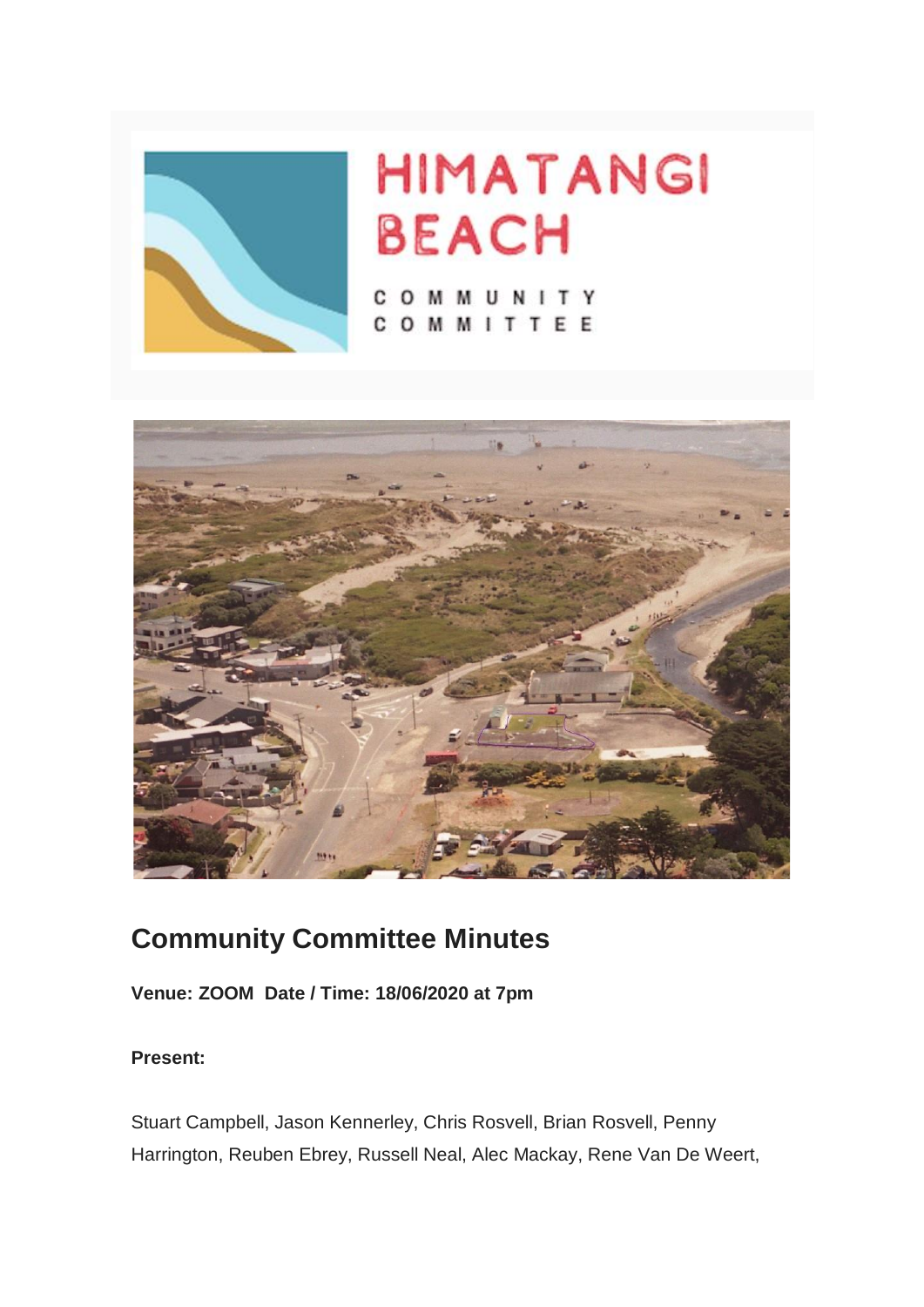Judy Howatson, Janine Hawthorn

#### **Apologies:**

That the following apologies be accepted:

Philson Marsh, Jan Lee, John Hodder, Sue Smith, Brian Pinker, Sylvia Kavanagh.

Moved : Reuben Ebrey Seconded: Penny Harrington Carried: yes

#### **Correspondence:**

#### **Inward:**

- Email from Janine about community fund requests and Covid party.
- Email from Stuart about derelict buildings.
- Email from MDC about district planning.
- Email from James about the trees across the creek.

- Email from Chris Rosvell in regards to the comments made by the committee about the community patrol at the previous meeting.

#### **Outward:**

NIL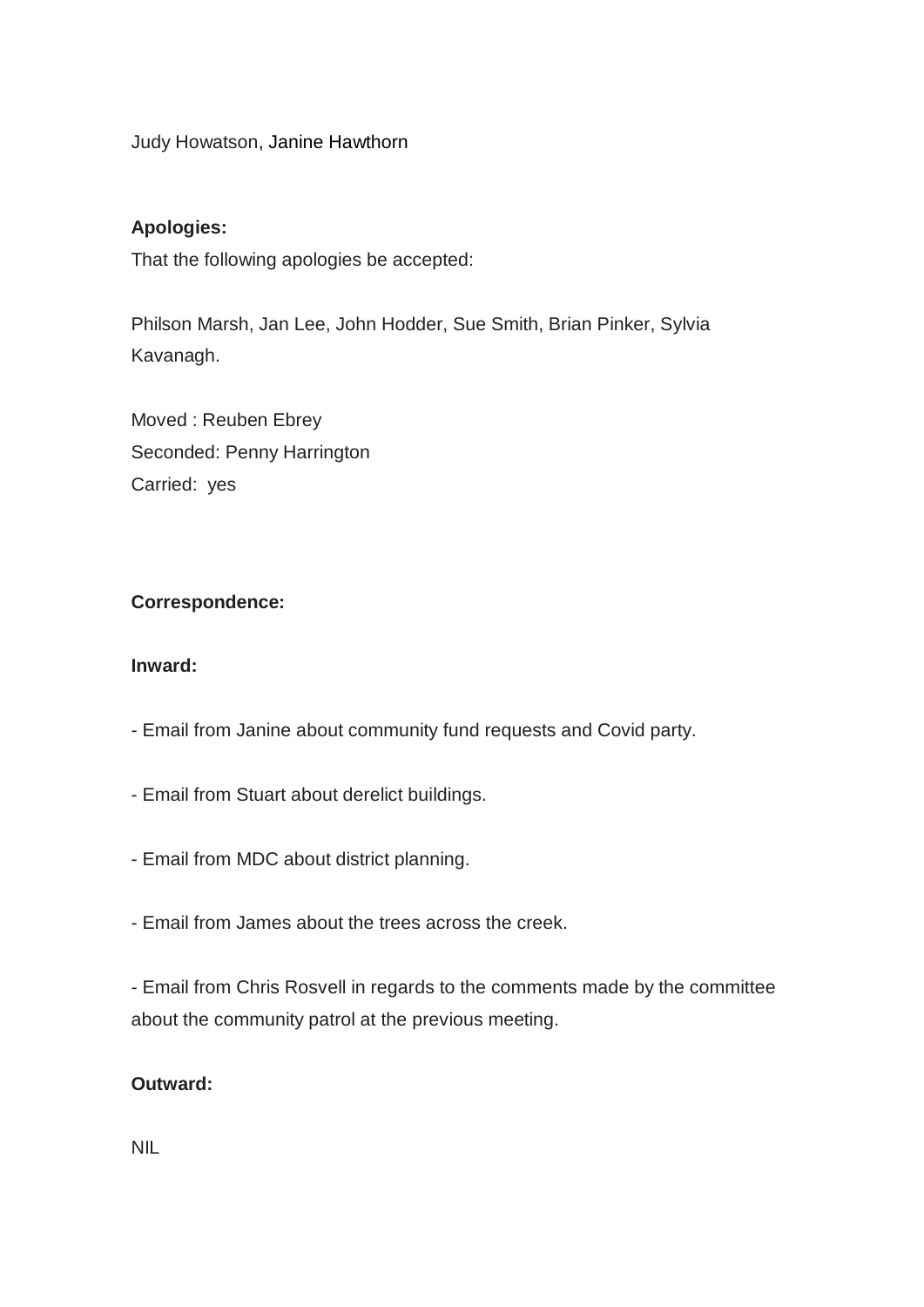Moved: Jason Kennerley Seconded: Penny Harrington Carried: Yes

#### **Confirmation of Previous Minutes:**

That the minutes from the previous meeting held on 16th April be accepted as a true and correct record.

Correction to the previous minutes: Judy Howatson and John Hodder were at the meeting and were missed off the list of those present.

Moved: Jason Kennerley Seconded: Penny Harrington Moved: yes

#### **Matters Arising:**

#### **Neglected Properties:**

Stuart organised the compliance team to check the 2 properties and they have come back that there is nothing the council can do at this time. It has suggested that the committee might try and approach the owners of these properties to see if they might like to get them cleaned up. Reuben will see if he can find out who owns them so the committee can write them a letter.

Action: Reuben

#### **Draft District Plan:**

A draft plan has been made for changes to the zoning of the village and this will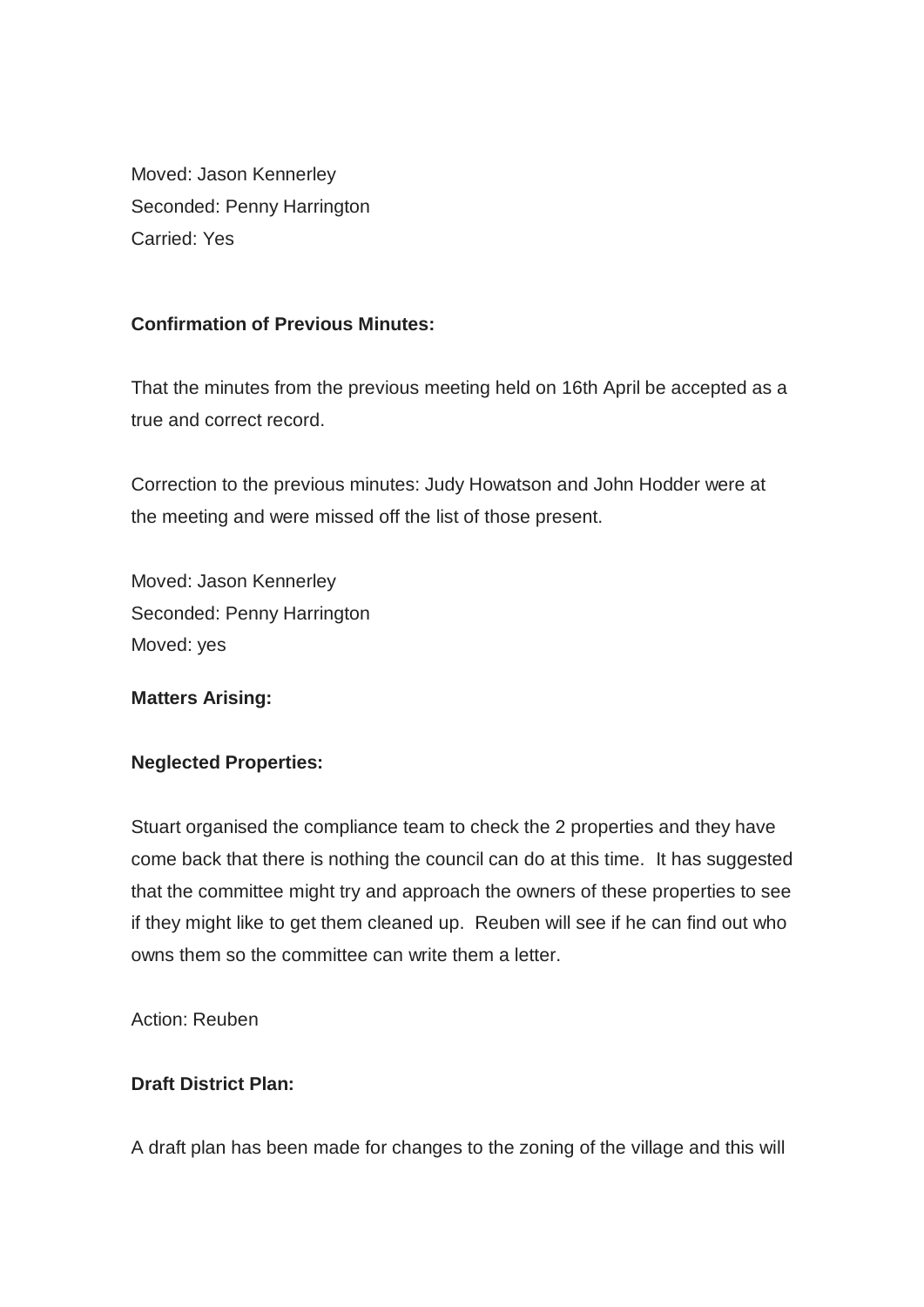be sent out to the committee for us to provide feedback.

#### **Deciding on what projects:**

The committee will try and meet for a committee only meeting some time in the month to talk about what projects will be a priority and to discuss our funding allocations for mdc project funds.

Action: Reuben/Committee

#### **Possible post covid party:**

The community Trust has said they would like to organise this get together.

#### **Bollards:**

Rec Services have come back and said there is no change to the previous estimate of 15k to 16k to do the full length of Koputara rd.

One of the projects that the committee is working on is the replacement of the white wooden corner barriers along the length of Koputara Rd. The committee is looking to have these replaced by recreational services. The current barriers are in poor repair at the moment and have needed to be repaired/replaced so the committee has asked if Stuart Campbell could approach "roading" to see if the cost to repair /replace the existing barriers could be put towards the upgrade to the bollards and ropes.

It was also suggested that the bollards and rope be installed between the hall and retaining wall to stop people driving past the surf club when they are operational.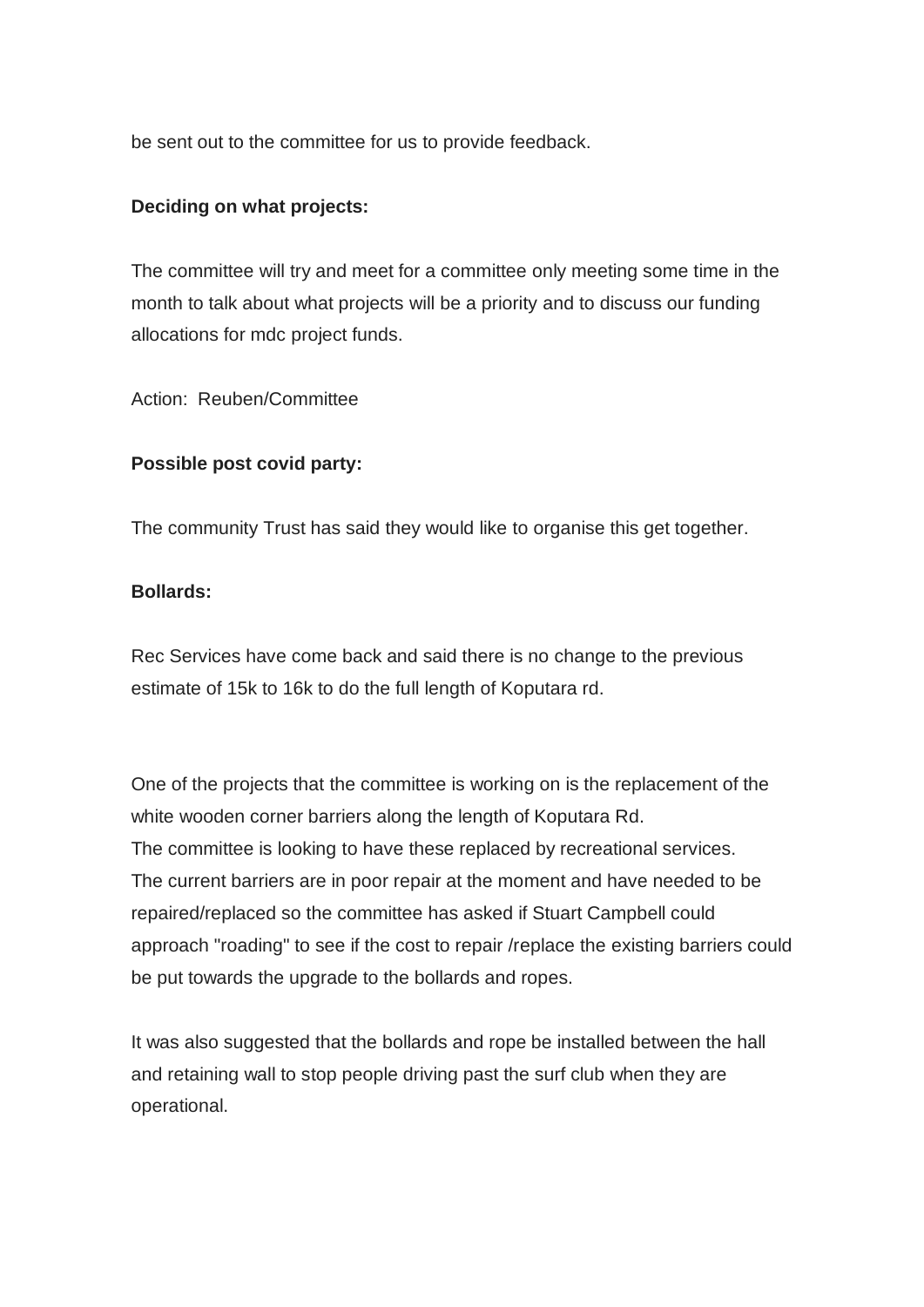Stuart said he would talk to roading.

Action: Reuben/ Stuart

#### **Security Cameras:**

Russell Neil has done some research and has found that inspire are happy to help with the connection and installation of the cameras but not with the Suppliers or vendors. Neil has suggested that the Community Committee take over this project to make it a community wide initiative. There may be issues with who has access, signage and members of the community that may not want cameras. The surf club offered to have the surf club as a place to put a camera inside where it would be protected from the elements.

#### **Tree Clearing:**

James from MDC has emailed to say that there is work planned to plant natives to replace the cut down trees. MDC is applying for funding from the one billion trees fund.

#### **Flooding issues:**

There were flooding issues in the usual places around the beach at Hunia Tce and Himatangi Street. The Flooding at the Te Kiri st corner wasn't flooded as it usually would be so progress has been made with this area.

#### **Temporary 50KM Zone:**

There is a 50km/h temporary speed sign at the start of the village which has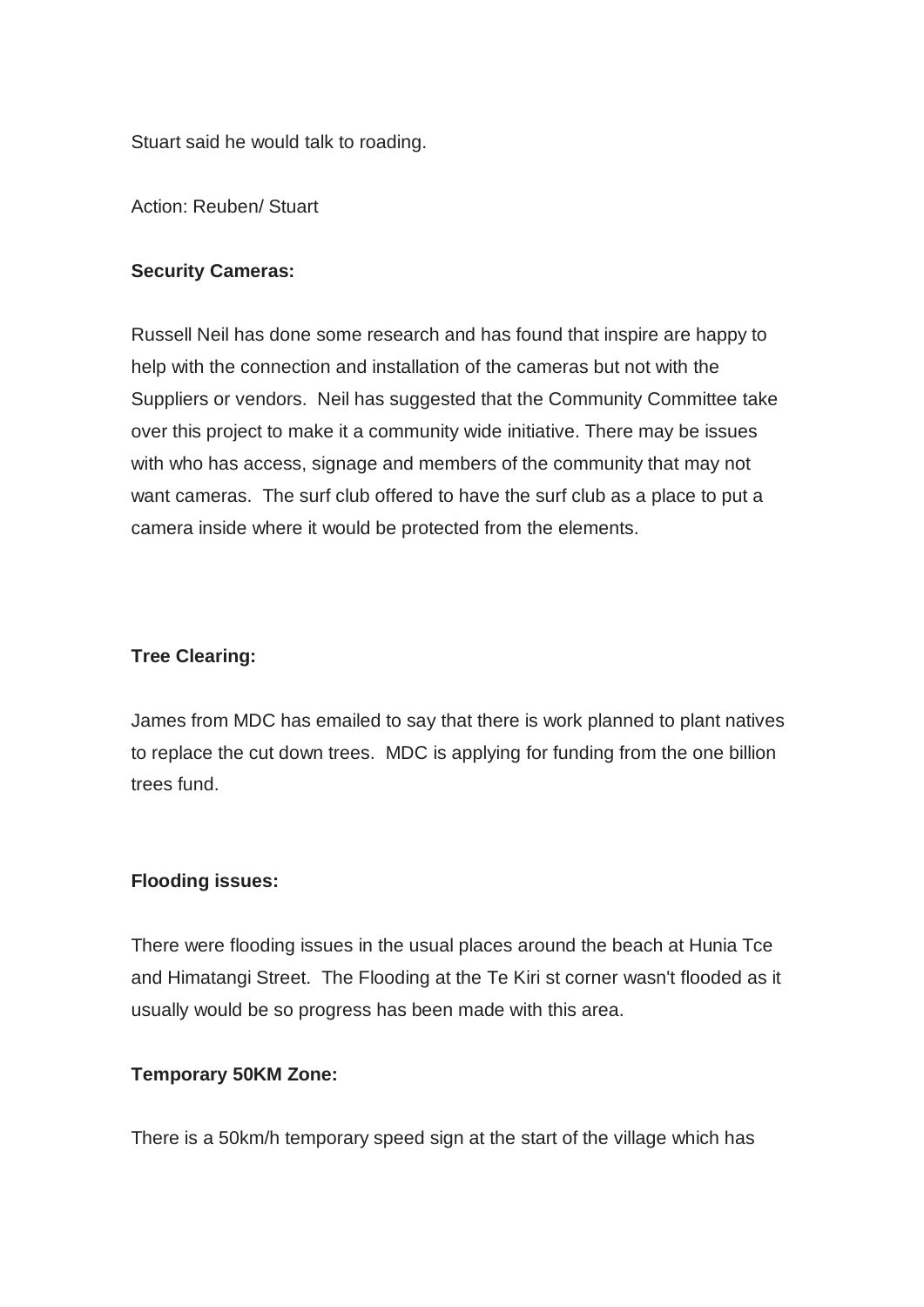been a temporary 50kph for some time. Stuart has been asked to find out when this will be made 50kph permanently or be raised back to the previous speed.

Action: Stuart

#### **Subdivision Webinar:**

Those who missed the subdivision webinar will be able to find a recording of these on the MDC facebook page.

#### **Finances:**

Project fund:

\$6562.58 (tennis court redevelopment/entrance way)

Community Tagged Funding

\$3000 has been allocated for the Community patrol \$3635 Stage 3 signage \$3000 Stage 4 signage

\$10000 for tennis court redevelopment.

Moved : Reuben Seconded:Jason

Carried: Yes

**Community Plan:**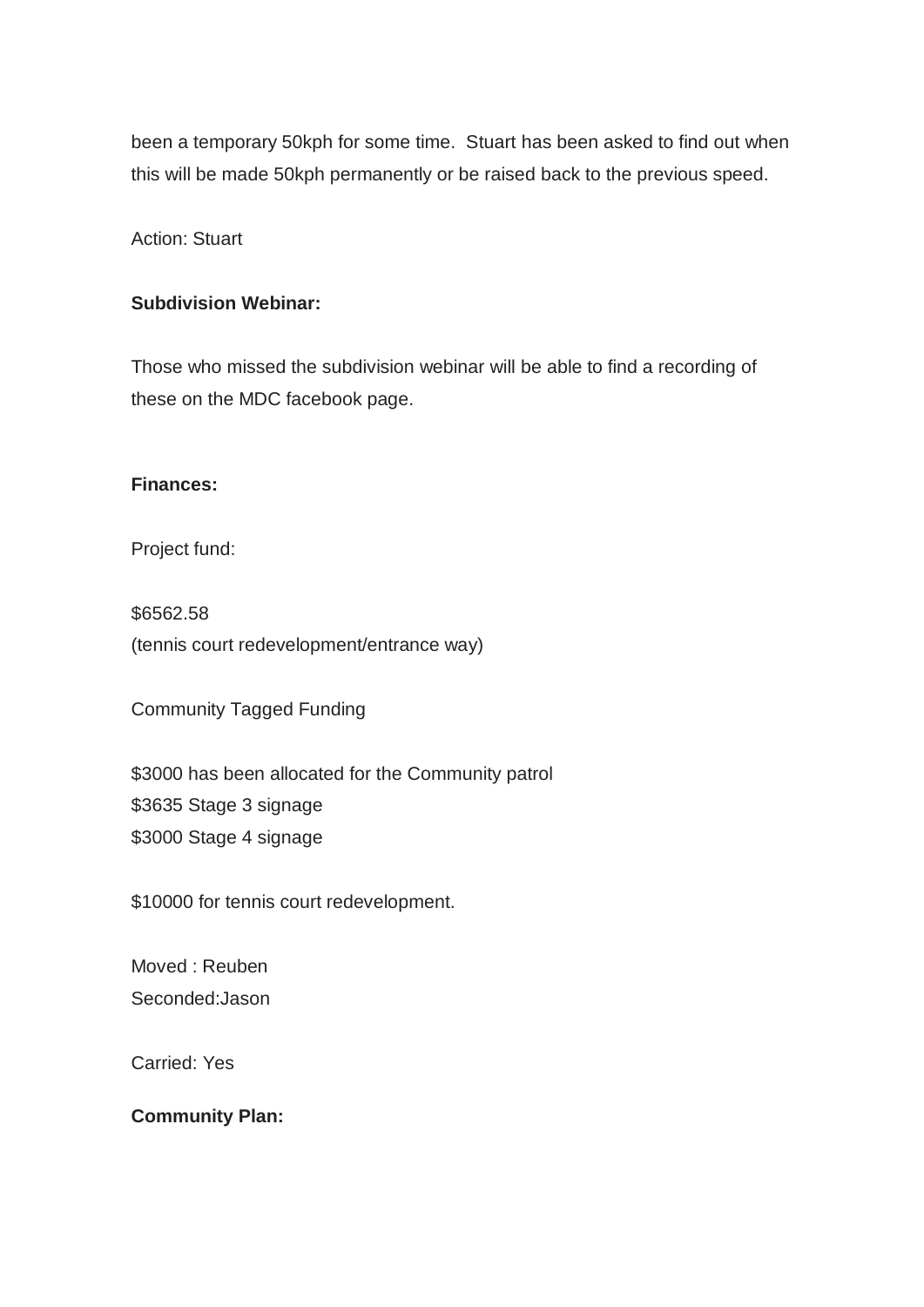Review of community Plan Projects ( whats been completed, whats been planned, timeline, issues, actions)

Committee to rank order of priority for projects.

MDC Community Project funding

Balance: \$ 26197.58

#### **Surf Club Report:**

IRB Training over the next few months for driver training. AGM 19th July at the surf club with an unofficial winter swim welcome to all. Training at the lido from 8 to 9.

#### **Fire Brigade Report:**

Training is back to normal and the community may see the brigade out in the village doing street drills.

Starting a volunteer program to encourage members of the community to join up.

Low levels of call outs overt the last month.

#### **Community Patrol Report:**

The funding from MDC to support the community patrol has been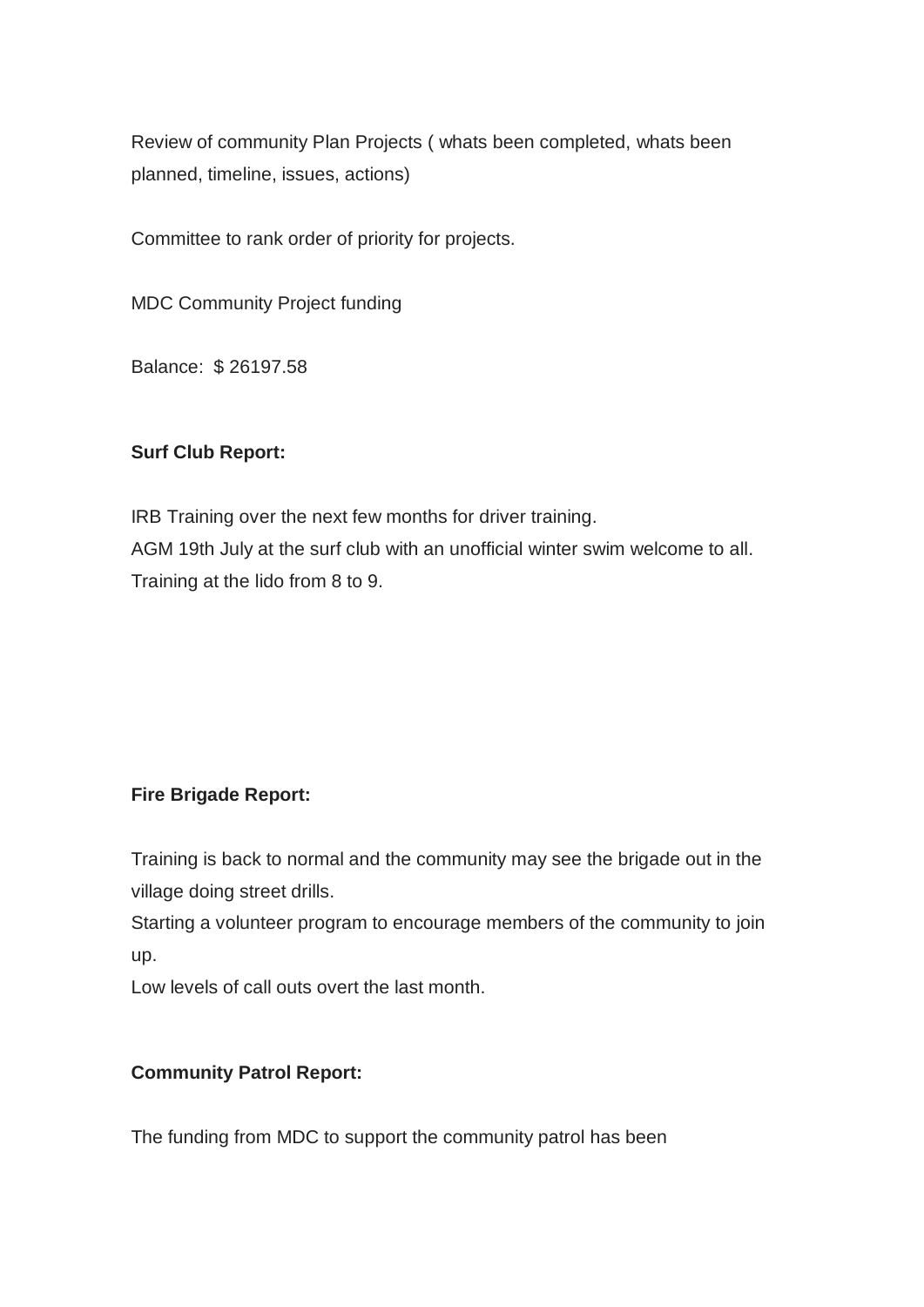approved. The community patrol thanked the committee and Janine for supporting and helping with the application. The patrol vehicle is continuing to give troubles and a replacement vehicle is being organised. Low levels of crime in the village over the last month.

#### **Councillor Update:**

Walking and cycling strategies discussions have had a huge number of cycling and walking track submissions and these will be looked at over the next month to decide what can be done over the next few years.

Statement of intent for the Manawatu Community Trust. The entity that owns the councils housing portfolio which are mainly in Feilding for Pensioners and a few disable people. Discussions will be had about how to meet the new regulations for healthy homes. Looking at the Cleverly health centre that are wanting to develop one of its wings. Also looking a pensioner welfare

Online consultation meeting about housing. If council should have a social housing element. This will be considered in the LTP process.

Te Ahu a Turanga Gorge replacement road. Council approved today the group of people leading this project and the project is already underway. This is a joint project with the Palmerston North council.

The native plant nursery that was made to raise plants for the waste water plant has lots of plants available for stream planting.

Dr Richard Templar wants to renew his contract as Chief Executive for the next 2 years.

#### **Meeting Closed:**